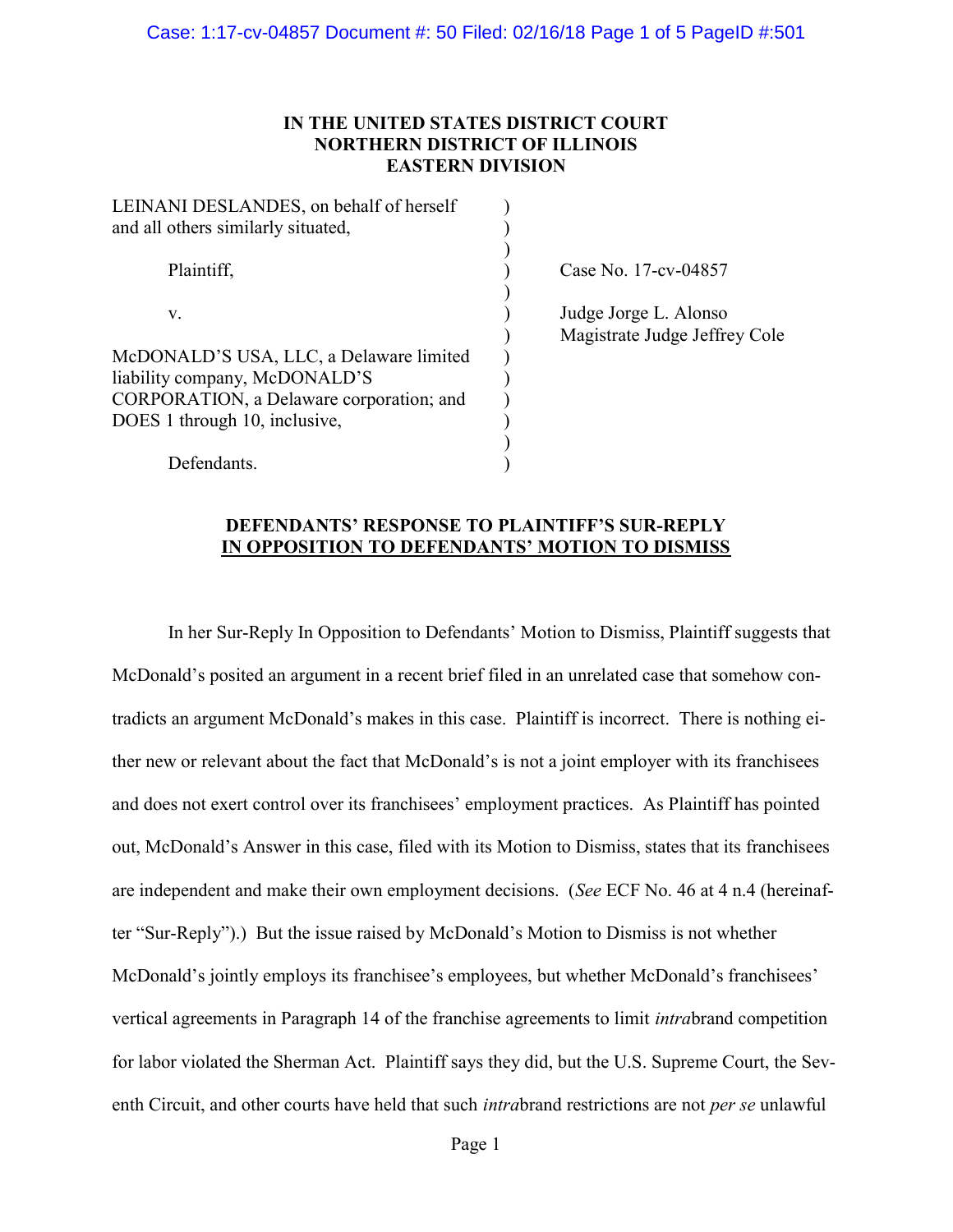#### Case: 1:17-cv-04857 Document #: 50 Filed: 02/16/18 Page 2 of 5 PageID #:502

and, in fact, can be pro-competitive because they can strengthen a brand and thereby promote interbrand competition. (See ECF No. 35 at 7-9 (Memo. in Support of Motion to Dismiss).)

There is absolutely nothing inconsistent between McDonald's position in this case and its position in Salazar v. McDonald's Corporation et al., No. 17-15673 (U.S. Ct. App. 9th Cir.). Here, McDonald's contends that if a franchisee allegedly was restricted from hiring an existing McDonald's restaurant employee based on Paragraph 14 of the franchise agreement, that cannot be a *per se* violation of the antitrust laws because it was a legitimate *intra*brand restriction. The issue in Salazar was whether McDonald's "employed" a franchisee's employees under the California Supreme Court's three-part test, which looks to whether the defendant (1) exercises control over "wages, hours, or working conditions," (2) "suffers or permits" the employees' work, or (3) engages in a common-law employment relationship with the employees. (See ECF No. 43-3 at 8.) The *Salazar* court concluded definitively that McDonald's was *not* a joint employer with its franchisee because, among other reasons, McDonald's did not control its franchisee's hiring practices. Salazar v. McDonald's Corp., No. 14-CV-02096-RS, 2016 WL 4394165, at \*1 (N.D. Cal. Aug. 16, 2016). Notably, in reaching that conclusion, the court considered franchise agreements that contained the very same Paragraph 14 that Plaintiff here contends is evidence of an antitrust conspiracy to restrict hiring and suppress wages. Id. at \*6; see also Declaration of Bruce Steinhilper in Support of Motion for Summary Judgment, Exs. A & B | 14, Salazar v. McDonald's Corp., No. 14-CV-02096-RS (N.D. Cal. May 6, 2016), ECF Nos. 91-1 & 91-2. The two cases are entirely distinct and involve completely different allegations. There is nothing inconsistent about McDonald's establishing in Salazar that it does not control the day-to-day employment decisions of its franchisees and its position here that a provision in its franchise agreements restricting franchisees from hiring or soliciting employees from other McDonald's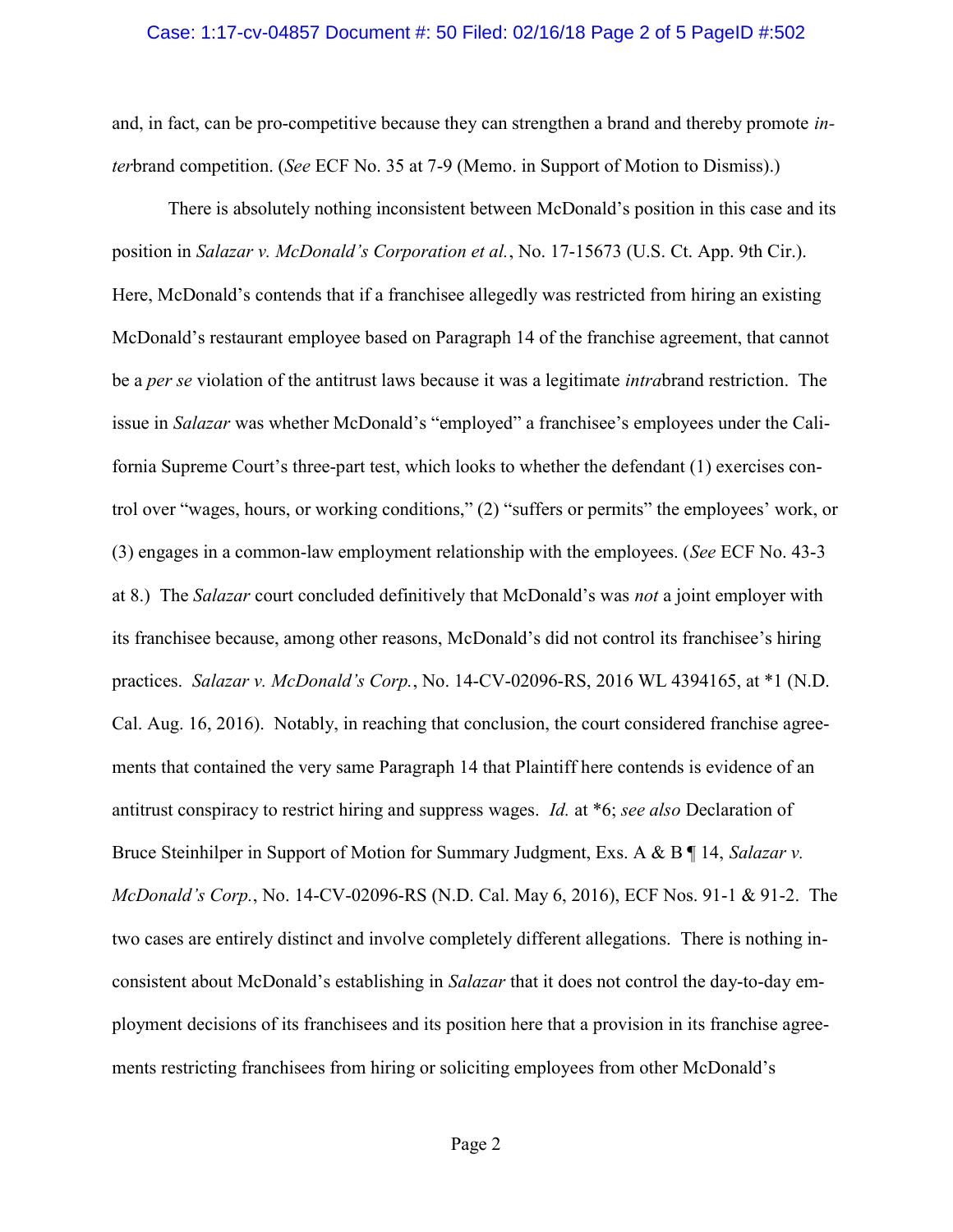#### Case: 1:17-cv-04857 Document #: 50 Filed: 02/16/18 Page 3 of 5 PageID #:503

branded restaurants is not per se unlawful under the antitrust laws.

Finally, it is significant that Plaintiff has long known that McDonald's did not consider itself a joint employer with its franchisees and disclaimed control over its franchisees' hiring practices. As Plaintiff herself admits, these disclaimers are explicitly stated in the standard franchise agreement. (Sur-Reply at 4 n.5.) Moreover, McDonald's position in Salazar has been consistent and well-known for years. For example, in its 2016 order granting in part McDonald's motion for summary judgment in Salazar, the court stated: "McDonalds asserts it does not employ the Haynes workers because it does not retain or exert direct or indirect control over their hiring, firing, wages, or working conditions." Salazar v. McDonald's Corp., No. 14-CV-02096-RS, 2016 WL 4394165, at \*3 (N.D. Cal. Aug. 16, 2016). McDonald's earlier made the same argument in other matters, where courts have again concluded that McDonald's is not its franchisee employees' "joint employer." See, e.g., Ochoa v. McDonald's Corp., 133 F. Supp. 3d 1228, 1236 (N.D. Cal. 2015) ("[I]t is clear that McDonald's has the ability to exert considerable pressure on its franchisees. It can try to influence a franchisee in many ways, up to and including termination of the business relationship. But the evidentiary showings about McDonald's strength as a franchisor do nothing to negate or call into question the dispositive fact that the authority to make hiring, firing, wage, and staffing decisions at the Smith restaurants lies in Smith and its managers—and in them alone."). Tellingly, Plaintiff fails to explain why, if the issue of McDonald's disclaiming involvement in employee hiring is relevant to her antitrust case, she failed to raise it in her complaint, her amended complaint, or her opposition to the Motion to Dismiss. This supposed "contradiction" should be seen for what it is: a last-ditch attempt to save a claim that does not state a per se or rule of reason violation under the Sherman Act.

For these reasons, and those stated in McDonald's Motion to Dismiss briefs, the Court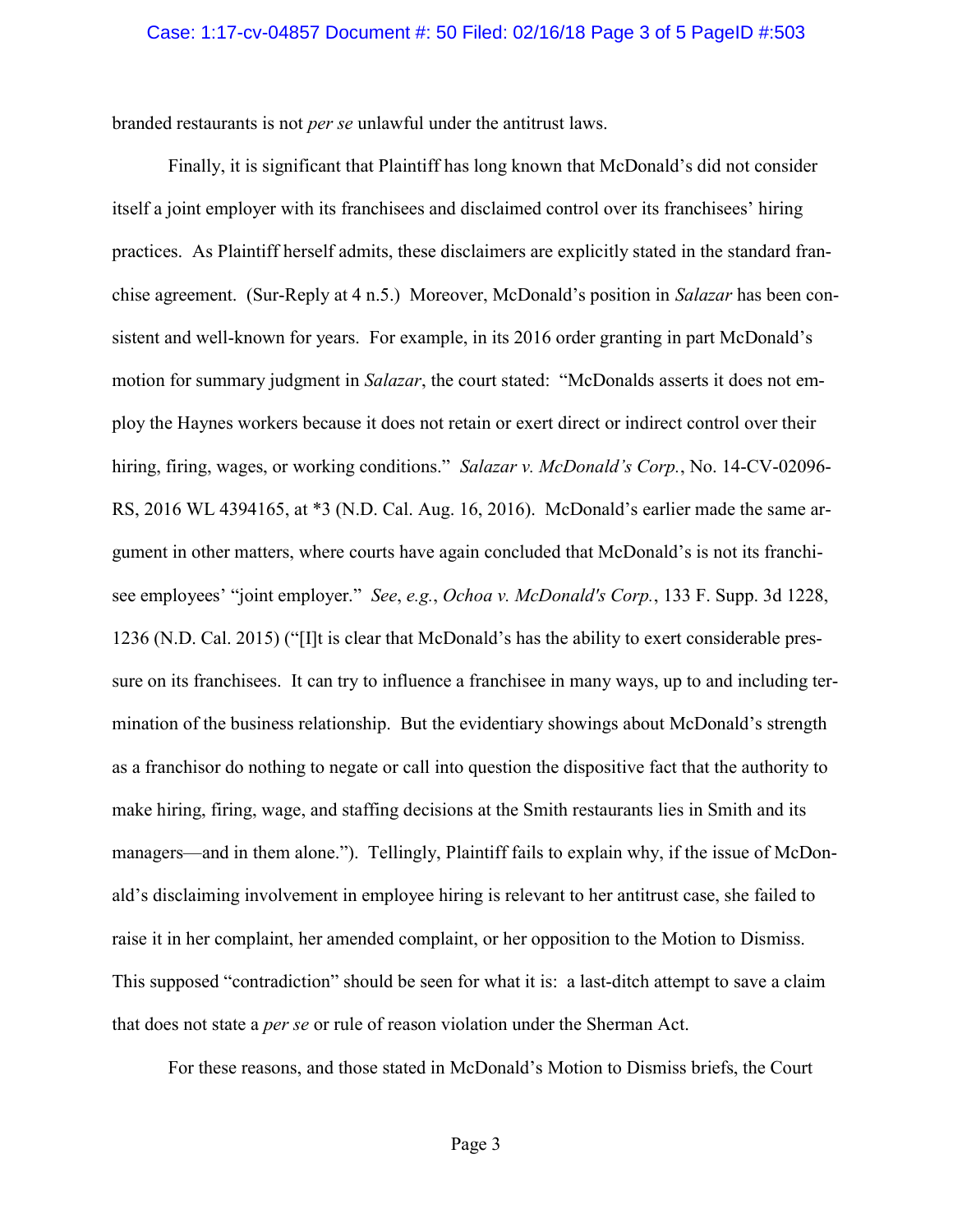should grant McDonald's Motion to Dismiss and deny Plaintiff leave to amend yet again. (See

ECF No. 41 at 13 n.4 (Reply in Support of Motion to Dismiss).)

Dated: February 16, 2018 Respectfully submitted,

## McDONALD'S USA, LLC and McDONALD'S CORPORATION

By: /s/ Rachel S. Brass

Rachel S. Brass

### GIBSON DUNN & CRUTCHER LLP

D. Jarrett Arp (admitted pro hac vice) 1050 Connecticut Ave., N.W. Washington, D.C. 20036 Telephone: (202) 955-8500 Facsimile: (202) 467-0539 Email: JArp@gibsondunn.com

Rachel S. Brass (admitted pro hac vice) 555 Mission St., Suite 3000 San Francisco, California 94105 Telephone: (415) 393-8200 Facsimile: (415) 374-8458 Email: RBrass@gibsondunn.com

Matthew C. Parrott (admitted pro hac vice) 3161 Michelson Dr. Irvine, CA 92612 Telephone: (949) 451-3800 Facsimile: (949) 451-4220 Email: MParrott@gibsondunn.com

A&G LAW LLC

Robert M. Andalman (Atty. No. 6209454) Rachael Blackburn (Atty. No. 6277142) 542 S. Dearborn St.; 10th Floor Chicago, IL 60605 Tel.: (312) 341-3900 Fax: (312) 341-0700